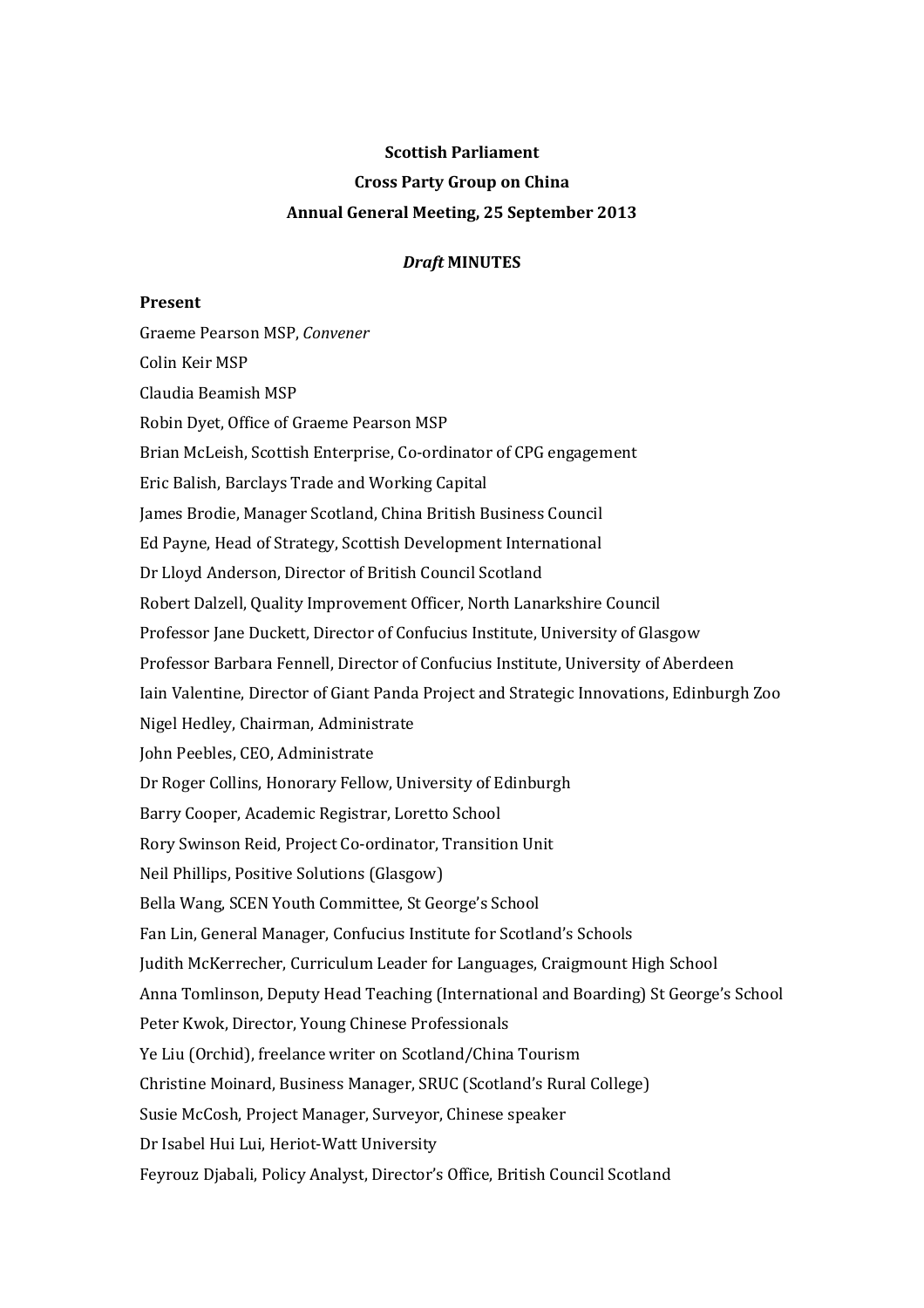Dr Alex Avramenko, Lecturer, Management, Dundee Business School Alick Kitchin, Joint Head of Edinburgh Business School, Heriot-Watt University Carole Couper, China & International Business, PhD Researcher at University of Glasgow Zhang Hong, University of Abertay Dundee Jane Davidson, Head of Education, Scottish Opera Sharon Cheng, Investment Director, Clyde Blowers Capital Simon Macaulay, SCEN Executive Committee, Teaching Fellow, University of Aberdeen Dr Judith McClure, Convener of the Scotland China Education Network, *Secretary*

# **1 Welcome**

The Convener, Graeme Pearson MSP, welcomed everyone and thanked them for their attendance. He gave particular thanks to Claudia Beamish MSP and Colin Keir MSP, explaining that many MSPs were interested in the work of the Cross Party Group, but were very busy with a range of meetings and commitments.

# **2 Apologies**

The Secretary, Judith McClure, said that apologies had been received from: Dr Meryl James, Confucius Institute for Scotland's Schools Martin Bell, Deputy Director Asia Pacific, Scotch Whisky Association Professor Natascha Gentz Lindesay Low, Legal Adviser, Scotch Whisky Association Janette Kelso, Confucius Institute for Scotland's Schools Adam Purvis, Director, Power of Youth Richard Clason, Operations Manager, g7 Consultants Farai Magodo, University of Aberdeen Dr David McMurtry, University of Aberdeen William Wilson, WFWilson Consultancy Ltd Dr Isabella Jackson, Lecturer in Modern East Asian History, University of

# Aberdeen

Douglas Scott, Scottish Borders Council

Ellie Sandercock, Project Trust

Cathy Gu, Young Chinese Professionals; Ernst & Young

Councillor Eoghann MacColl, East Ayrshire Council

Gordon Ogilvie, Economic Development Officer, CEO's Unit, Angus Council

James Trolland[, Ridrum International,](http://www.linkedin.com/search?search=&company=Ridrum+International&sortCriteria=R&keepFacets=true&trk=prof-0-ovw-curr_pos) [Spae Consulting,](http://www.linkedin.com/search?search=&company=Spae+Consulting&sortCriteria=R&keepFacets=true&trk=prof-0-ovw-curr_pos) [Maritime Security](http://www.linkedin.com/search?search=&company=Maritime+Security+Management&sortCriteria=R&keepFacets=true&trk=prof-0-ovw-curr_pos) 

# [Management](http://www.linkedin.com/search?search=&company=Maritime+Security+Management&sortCriteria=R&keepFacets=true&trk=prof-0-ovw-curr_pos)

# **3 Minutes of the Meeting of 25 May 2013**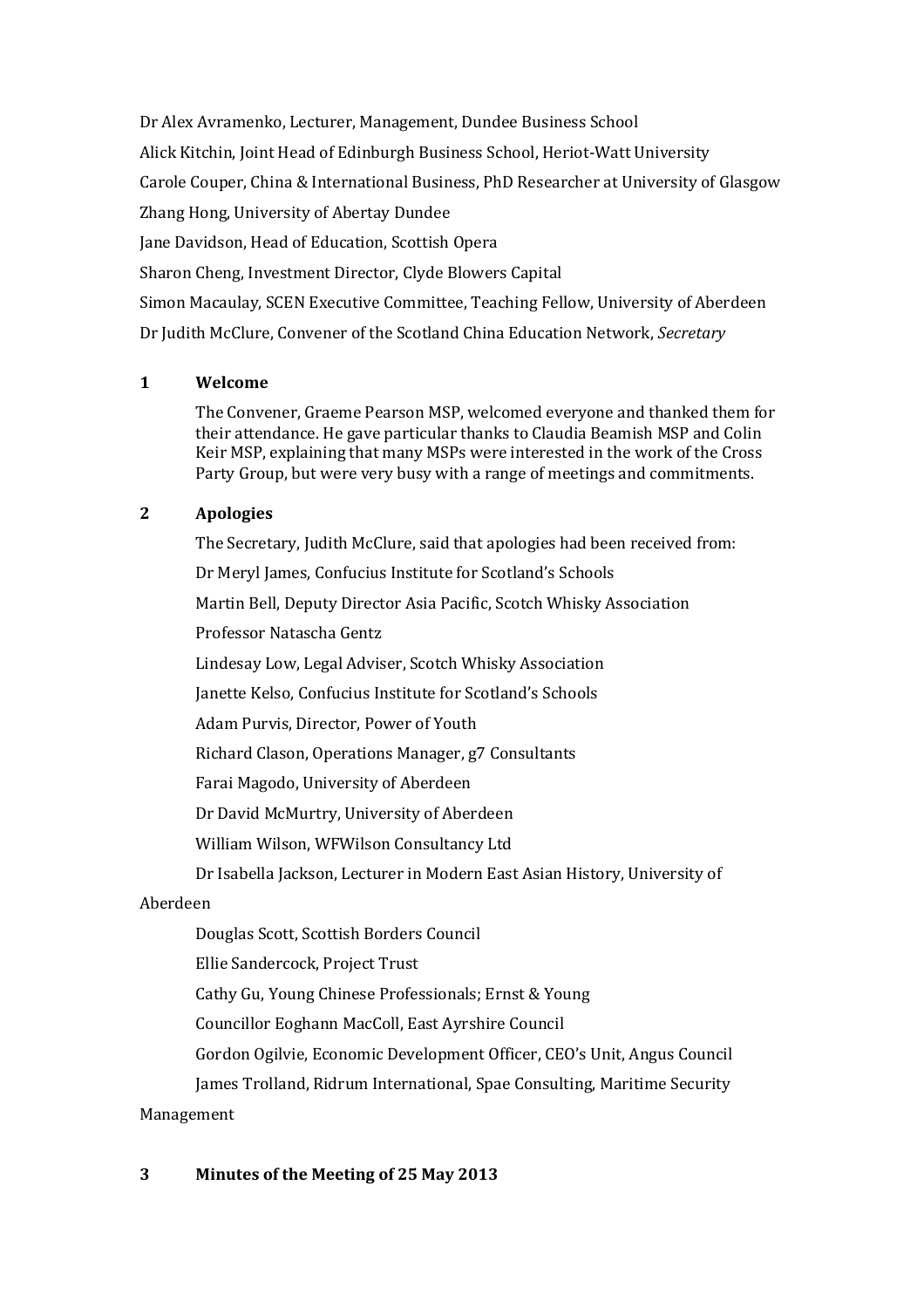The Minutes of the Meeting of 25 May 2013 were accepted as a correct record. Neil Phillips praised their precision, to the great gratification of the Secretary.

#### **4 Matters arising**

There were no matters arising.

## **5 Annual General Meeting: Election of Office Bearers**

Colin Keir MSP took over the chair for the Annual General Meeting.

#### i. **Convener**

Claudia Beamish MSP proposed that Graeme Pearson MSP should be re-elected as Convener. He was re-elected with acclaim.

## ii. **Vice Convener**

Neill Phillips proposed that Gil Paterson MSP should be re-elected as Vice-Convener. He was re-elected unanimously.

## iii. **Secretary**

Eric Balish proposed that Judith McClure should be re-elected as Secretary. She was re-elected unanimously.

This concluded the business of the AGM and Graeme Pearson MSP resumed the chair.

## **6 Report from Convener on the China Debate in the Chamber of the Scottish Parliament, 5 September 2013**

The Convener reported on the China Debate in the Chamber of the Scottish Parliament, which had taken place after First Minister's Questions on 5 September 2013 and which he had introduced.

# **[http://www.scottish.parliament.uk/parliamentarybusiness/28862.aspx?r](http://www.scottish.parliament.uk/parliamentarybusiness/28862.aspx?r=8467&mode=html#iob_76747) [=8467&mode=html#iob\\_76747](http://www.scottish.parliament.uk/parliamentarybusiness/28862.aspx?r=8467&mode=html#iob_76747)**

The Convener said that he was pleased to note that all parties were represented. He had been glad to see members of the Cross Party Group on China in the Gallery: he emphasised to members that such a presence is noticed in the Chamber and does make a difference. He reassured members that although the Chamber was by no means full, this did not indicate a lack of interest: there were so many meetings in the Parliament that the Chamber was seldom packed. What was really important was that each party was not only represented but spoke, and the contributions all made important points.

In introducing the debate, he had, as Convener, reported on the concerns raised at the CPG over the last eighteen months, especially:

- The need for direct flights between Scotland and China
- The need for improvement in the visa application process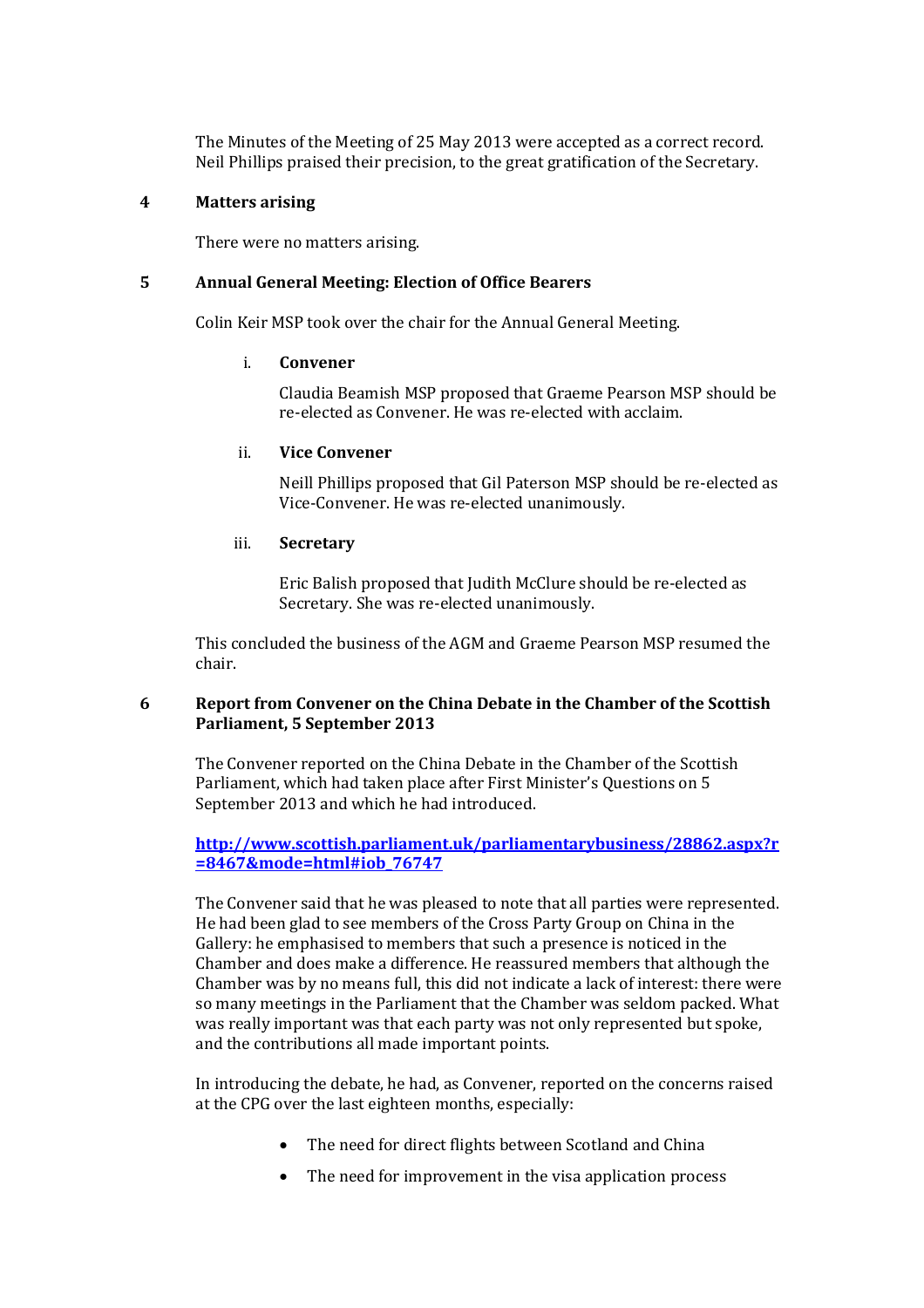- Encouragement to the Scottish Government to take positive steps in developing the China relationship in all aspects
- Encouragement to primary and secondary schools to twin with schools in China
- Encouragement of the teaching of Chinese languages, if possible as the first language of choice
- Encouragement and help for SMEs who want to work in China, especially small businesses

The Convener said that he had emphasised that the context of his speech was the pressing need for Scotland to develop its relationship with China, not just in commercial terms but also as a real friendship, including mutual enjoyment of art and music and links between young people and communities. He argued that we should not be conceited enough to believe that we are in the position solely to teach the Chinese; we have much to learn too, given China's long history. This did not mean that human rights issues should be overlooked; they need to be worked through, so that there was understanding of each other's views and the development of a consistency of approach for the future.

The Convener said that the Minister for External Affairs and International Development, Mr Humza Yousaf MSP, had concluded the debate. In doing so he had acknowledged all the points made by the speakers.

Neil Phillips congratulated the Convener on the excellent debate, which had covered all the issues raised at the CPG. However, although he understood the pressures on MSPs, he had been very disappointed by the departure from the Chamber of MSPs who had previously expressed interest. The Convener responded that it was normal for MSPs to leave in this way. Nonetheless it had been very worthwhile and all parties had been represented and taken part. He pointed out that the civil servants who sat at the back of the Chamber were really important too: the key points raised in the debate would be taken down for Ministers as action points. He promised that he would not let them be ignored.

Eric Balish congratulated the Convener on his terrific performance. He said that the presence of the Minister and the dialogue that took place had had a great impact. He believed it was of great importance that the issues should be kept in front of Ministers and MSPs. The Convener said that the presence at the meeting of Brian McLeish of Scottish Enterprise indicated that the CPG has growing influence. He advised members to take advantage of that, for instance in continuing to press for direct flights between Scotland and China.

Neil Phillips said that in fact the service between Scotland and China had deteriorated: the journey times had increased. He gave examples of this, which were reinforced by the experience of Judith McKerrecher. The Convener said that he would write a letter to update the Minister

**Action: Convener**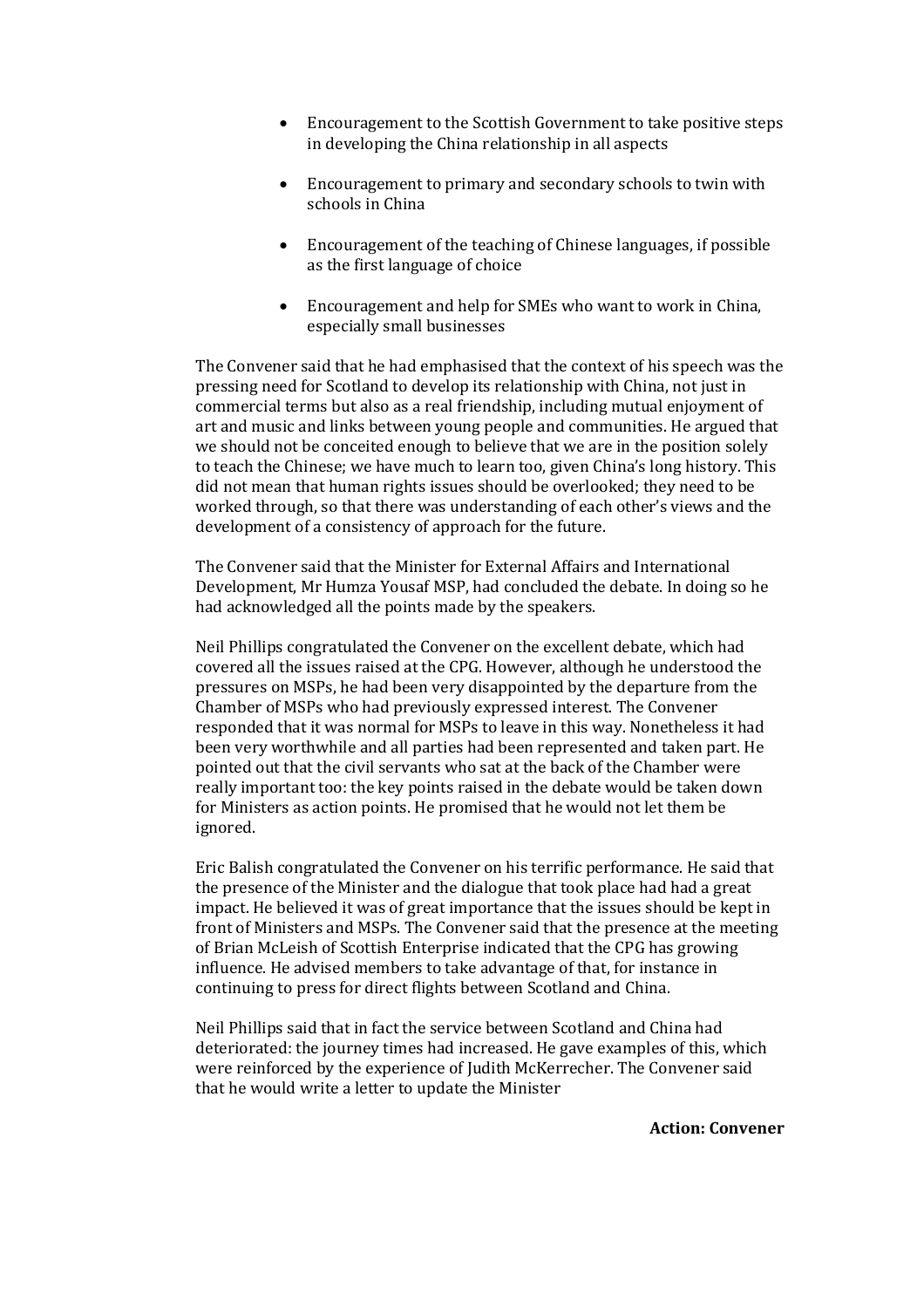Colin Keir MSP said that he was Convener of the CPG on Aviation. The direct flight issue was raised frequently. Airports were vying for this, and he was hopeful that something positive would emerge.

#### **7 Update on the Scottish Government's China Plan**

Judith McClure said that she had attended a BRIC workshop at the Scottish Government on 26 August. There had been a particular emphasis on China and on barriers to visitors from there. There had been an understanding of issues raised in the CPG, especially those relating to language, visa requirements, direct flights and air passenger duty. Special mentions were given to the good work of Angus Council, David Valentine and Scotland's Rural College. Representatives of Visit Scotland had spoken of a new strategy for alumni from China marketing and had referred to the China profile on its website.

Judith McClure said that the first meeting of the China Strategy: Implementation and Delivery Forum, of which she was a member, as were others from the CPG, would take place at Victoria Quay on 26 September and would include a Scottish Government update on China Strategy activity as well as contributions from stakeholders across sectors. *See appendix for summary of this meeting*

The Convener raised the question of the proposal that there should be a special invitation to Alumni from China from Scotland's Universities, Colleges and Schools to take place as part of the Homecoming 2014. Judith McClure said that this idea had been supported by the Homecoming Team, and was being debated in the first instance by Universities Scotland. It was important that those involved worked together to agree a date, probably late in the year, so that central events could be planned as well as visits to institutions.

The Convener said that Scotland's new China Plan, *Working with China,* had been published in December 2012 and set clear targets. It was important that the CPG made sure that things happened year on year and did not simply wait to see the outcomes in December 2017. It would be very helpful if members could give their comments to the CPG from the point of view of their own organisations, so that a letter could be sent from the CPG. He would invite a member of the Scottish Government to attend the CPG to respond to questions on the implementation of the China Strategy.

#### **Action: Convener**

Claudia Beamish MSP and Colin Keir MSP were obliged to leave the meeting at this point because of other commitments. The Convener thanked them for their attendance and participation.

Eric Balish commented on the targets for trade and said he was curious about the baseline numbers. The Convener said that he would include this query in his invitation to civil servants.

#### **Action: Convener**

Neil Phillips argued that the Scottish Government should heed the advice of Consul General Li Ruiyou, who had often said that there are huge opportunities in western and northern regional cities of China: missions should not always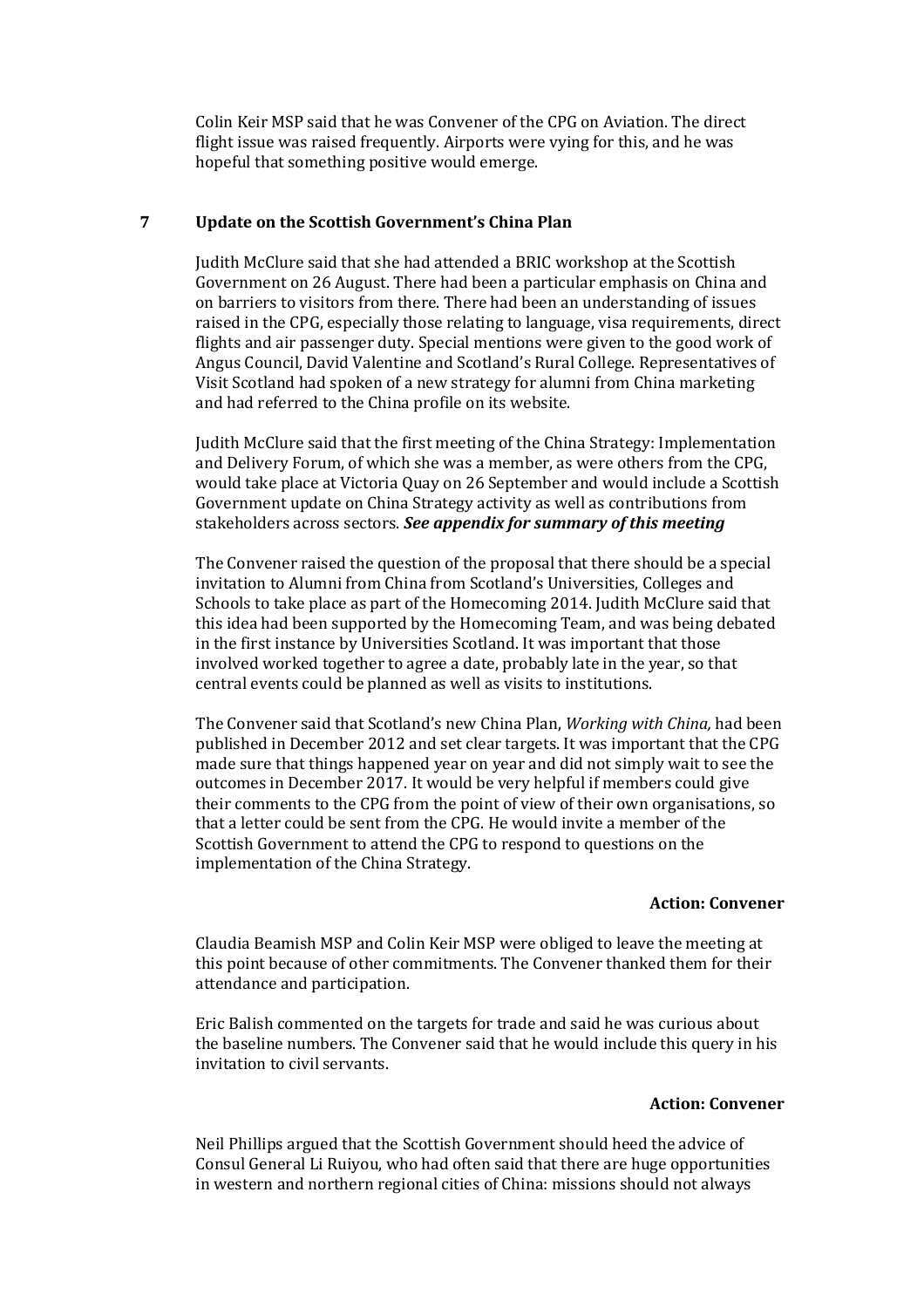focus on Beijing and Shanghai. He reminded the CPG of the comments of Ed Hoffie from Nanning. Judith McClure said that Ed Hoffie had indeed asked that the CPG should consider the importance of securing attention for very significant events such as the recent Expo in Nanning.

The Convener said that the China Hub would take time to become effective. We needed to capture who is doing business, and where; which delegation is coming to Scotland, and when. At the moment we are too reliant on people bumping into each other and passing on information. Neil Phillips agreed that we need joinedup thinking; he looks forward to an update on the Hub at the next meeting.

#### **8 Updates from Members**

Professor Barbara Fennell said that she would be at the meeting of the China Strategy Implementation and Delivery Forum the following day. Three months ago, when setting up the Confucius Institute for the University of Aberdeen, she had heard very depressing comments on the lack of Aberdonian interest for doing business with China from a representative of the Chamber of Commerce. She felt that the Confucius Institutes in Scotland, now four and perhaps to become five, had a role in encouraging business with China as well as in working with Hanban, the Office for Chinese Language International, in promoting the teaching and learning of Chinese.

The Convener asked for an overview on the teaching of Chinese in Scotland's schools. Judith McClure said that the Scottish Qualifications Authority provided examination courses from Access to Advanced Higher Level and there was now a Confucius Institute for Scotland's Schools at the University of Strathclyde. However, what was lacking was sufficient teachers and the funding to provide them. SQA figures for were disappointing: less than 350 pupils had taken courses at all levels in the session 2012-2013. Barbara Fennell was in no doubt that Aberdeenshire wanted teachers of Chinese; Robert Dalzell said that North Lanarkshire had just one teacher of Chinese, who may be moving to England. We are expecting growth now, he said, so we need stability and increase of provision, taking account of the new Languages strategy.

Fan Lin reported that Hanban has offered to pay 50% of local teachers' salary and negotiations were taking place with local authorities. Commitment to their employment would be essential. She stressed that it would be vital to work with universities to provide support and that indeed all stakeholders must work together.

The Convener said that we needed to develop the capacity of our young people to learn Chinese, if we are to do business and make relationships with China. He did not wish to be political, but it did not seem right to spend money on the teaching of Gaelic and not on the teaching of Mandarin. Robert Dalzell said that Hanban was offering scholarships to study in Tianjin for a year. Barbara Fennell said that clearly Hanban was willing to do more; we need to do more too. Judith McKerrecher pointed out the difficulties faced by Headteachers, who wanted to maintain the teaching of French, German and Spanish in addition. Principal Teachers may be committed to the introduction of Mandarin, but had to be sensitive to the jobs of the teachers of other Modern Languages, which could be affected. Time would be needed to make a progression from the learning of Chinese in primary schools and its development in secondary; mindsets in schools needed to shift too.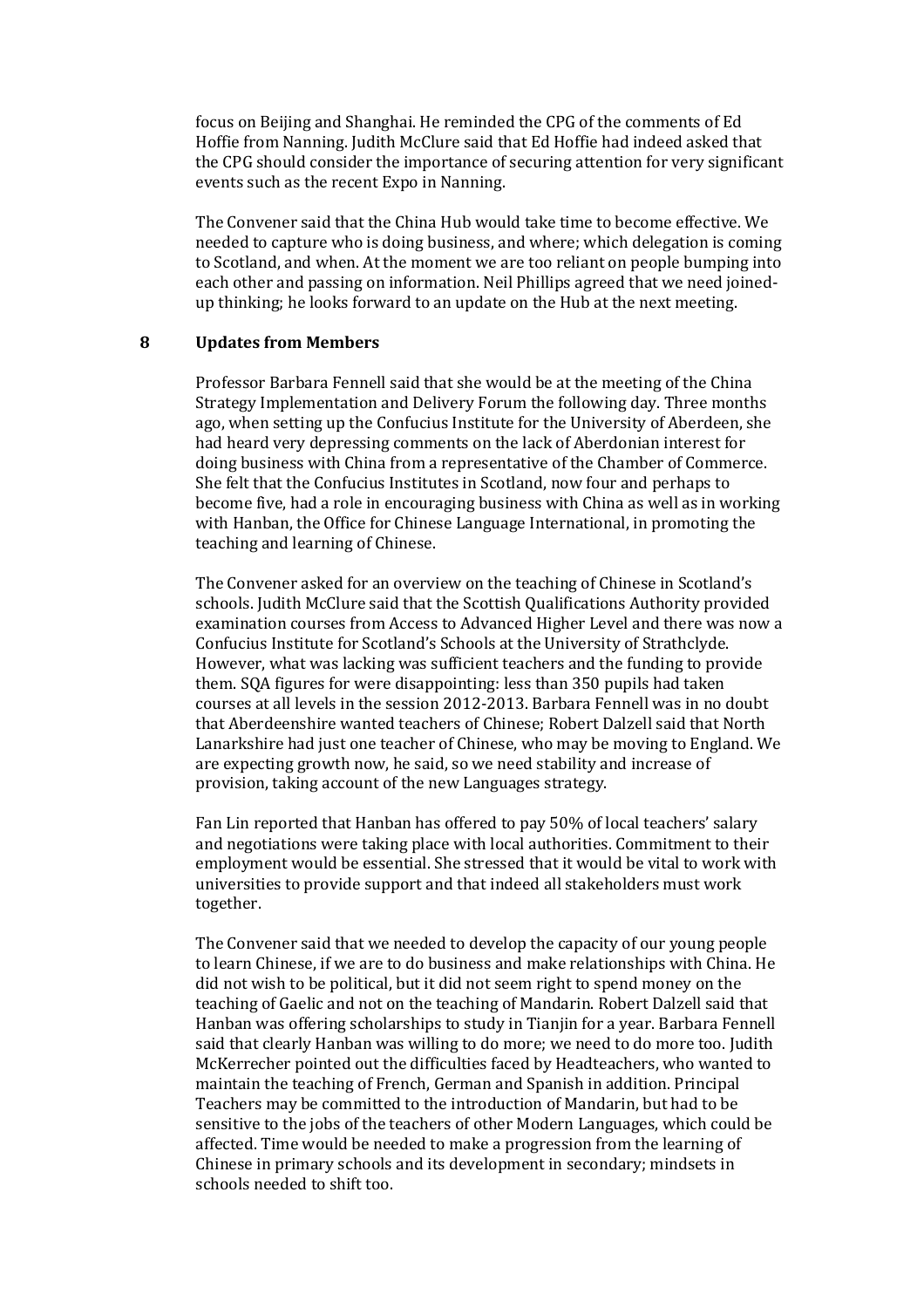Neil Phillips pointed to the irony of the UK's demanding a level of English in granting visas. Barbara Fennell said that the Confucius Institute for the University of Aberdeen would be opening that week, on 27 September. The granting of visas for one year only meant that every single worker in a Confucius Institute had to be re-trained every single year. John Somers, First Secretary for Scottish Affairs at the UK Embassy in Beijing, was superb. But something needed to be done as soon as possible. The Convener said that we were conducting our relationship in an embarrassing manner and that Government needed to understand the huge practical problems. Barbara Fennell said that she would provide him with the requisite information.

Eric Balish made several points:

- o The 48 Group Club, the Icebreakers, were of central importance. Their influence in Scotland was currently sporadic, but overall they had a high profile because 60 years ago they had begun to trade with Mao's China, breaking the trade embargo. They were regarded as long-terms friends of China and held a unique position. Bella Wang, present as a member of the CPG, had been a participant at the  $60<sup>th</sup>$  anniversary celebrations in the Great Hall of the People in Beijing. Senior Ministers from the Chinese Government attended.
- o The 48 Group Club had relevance in Scotland too. As Convener in Scotland, he intended to work with other partners, including the China Britain Business Council, to increase collaboration. James Brodie had offered to provide the secretariat of a new focus group, the Scotland China Business Forum. It would meet formally twice a year, but would encourage business groupings, universities and Confucius Institutes to work together, using the new China Hub. Ed Payne, Head of Strategy at Scottish Development International, would help here. We must make this happen, he said. We need accurate metrics and the names of key people. The focus of the Scotland China Business Forum will be key objectives that provide tangible benefits to businesses, including universities.
- o Young people must be included in this mission. There was a subset of the 48 Group Club called the Young Icebreakers, which was most successful and included young people aged 17-35, the future business leaders. It was planned to develop Young Icebreakers in Scotland and Heriot-Watt University Business School had offered a base. Other Icebreaker groups would be based elsewhere. Judith McClure would lead on a new concept which she would propose to Stephen Perry, Chairman of the 48 Group Club: that of School Icebreakers. In this way all three stages could be introduced to doing business with China.

The Convener invited comments from James Brodie and Ed Payne. James Brodie said that CBBC was very encouraged to work at the heart of the Scotland China Business Forum. He said that in fact the Chamber of Commerce in Aberdeen was not ignoring China; on 4 September 2013, 35 companies from China had been in Aberdeen to consider synergies in oil and gas. He was working with SDI on missions concerning oil and gas, and also food and drink. Aberdeen was much involved.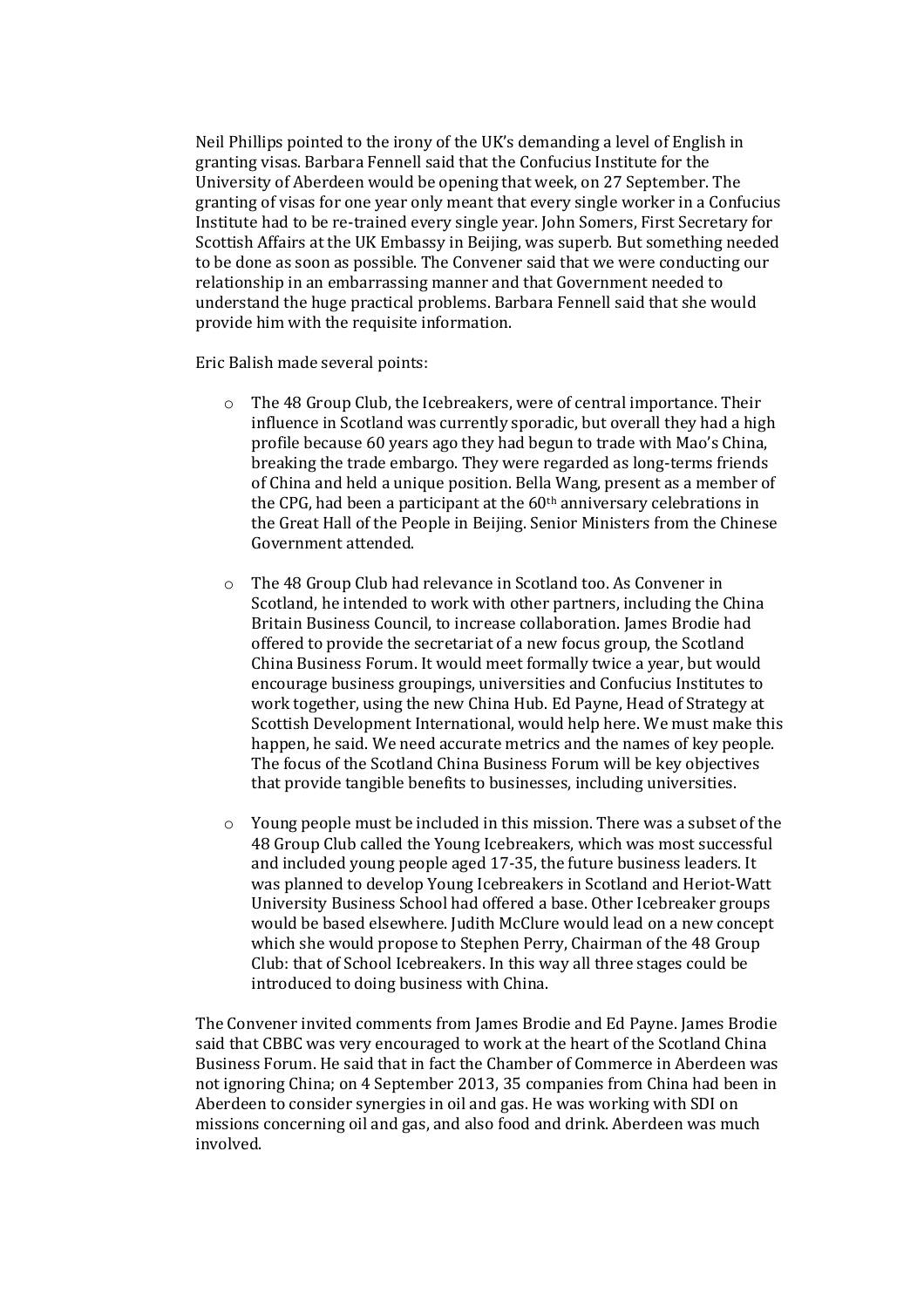Ed Payne strongly supported Eric Balish's invitation to form a Scotland China Business Forum and said it was very welcome, especially for the private sector. Many small companies were coming to China, hoping to understand the challenges and the opportunities. Julian Taylor, Scottish Enterprise's Executive Director, Strategy and Economics, would be back from Shanghai for the next meeting of the CPG: he suggested that he would complement John Somers very well.

Peter Kwok said that he had been talking to the Scottish Government about the creation of a Scotland China Alumni International network. It had begun, using Weibo.

Barry Cooper asked whether the celebration of Alumni from China at the Homecoming would include schools: Judith McClure said that this was certainly intended, once the preliminary discussions with Universities Scotland had taken place. Christine Moinard had been at the recent meeting of the International Committee of Universities Scotland and gave an early report that there would be support for this initiative.

Jane Duckett commented that it would be ideal to secure co-ordination of dates and events. But there was a great deal of China activity across Scotland: communication would be extremely important. The Convener said that the new Hub should certainly help.

The Convener proposed that there should be three short presentations at the next meeting, from John Somers, Julian Taylor, and from Professor Tariq Durrani of the University of Strathclyde, a fascinating speaker and great communicator. This was agreed.

The Convener said he was pleased to be back in the chair: it was an honour to be re-elected. He pledged that the efforts of the CPG on China would continue and it would strive to do even more

#### **9 Date and Theme of Next Meeting**

**The next meeting of the Cross Party Group on China will be held on Thursday 28 November 2013 in the Scottish Parliament.**

**Mr John Somers, First Secretary, Scottish Affairs, at the UK Embassy in Beijing, has agreed to be present, to speak and to respond to issues raised by Members. It has been proposed that Julian Taylor, Scottish Enterprise's Executive Director, Strategy and Economics, should also speak. The third speaker will be Professor Tariq Durrani of the University of Strathclyde, Chair of the China-Scotland Research Academy on Signal Image Processing, comprising nine high-profile Chinese and five UK universities for collaborative research and staff/student exchanges:**

#### **www.china-scotland-sipra.org**

**Mr Li Ruiyou, Consul General of the People's Republic of China, has generously offered to host a Reception for the Committee in the Committee Room at the end of the meeting, at which he will say a few words.**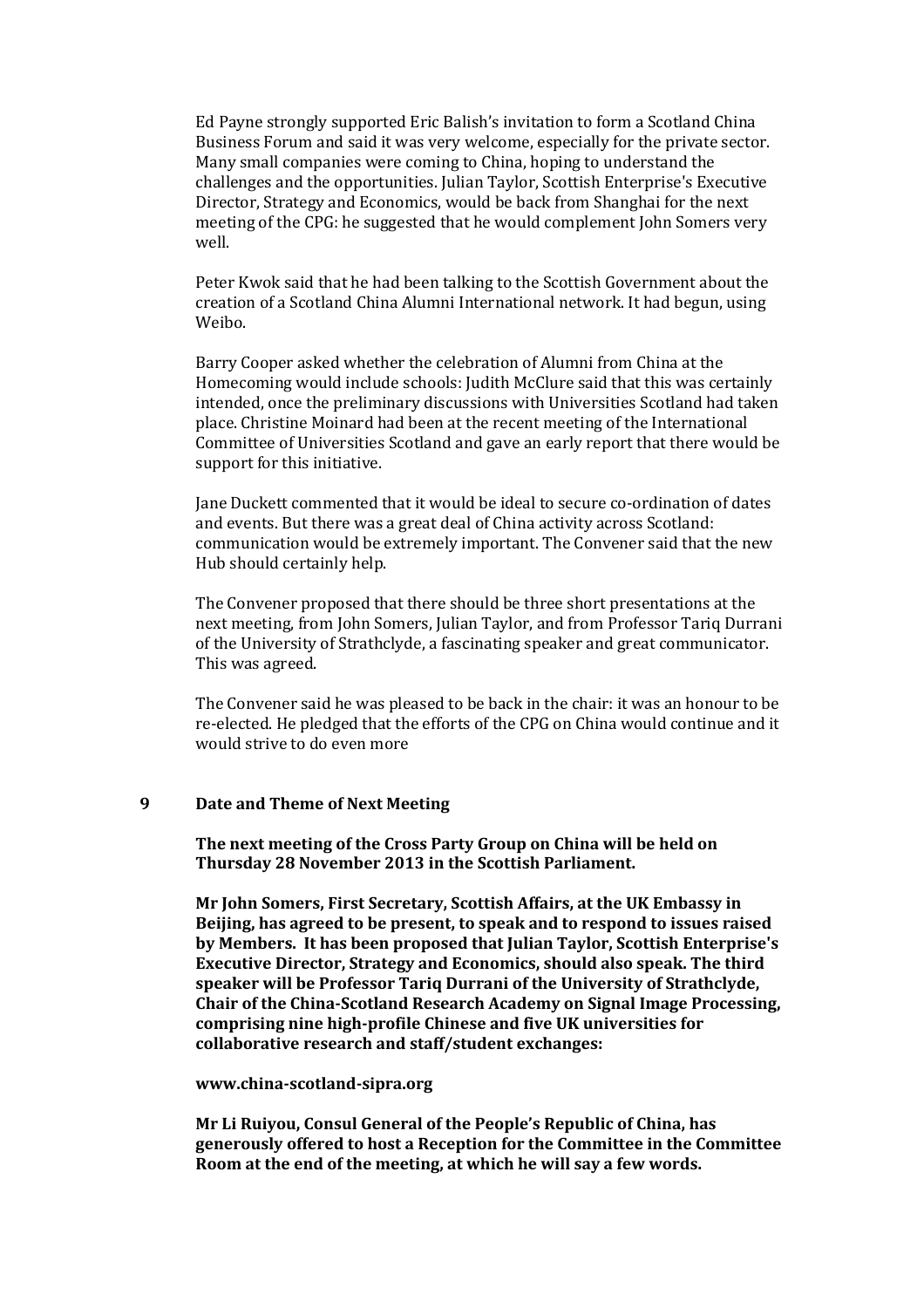## *Update on Meeting of the China Strategy: Implementation and Delivery Forum on 26 September 2013 at Victoria Quay*

*The Meeting considered:*

- *The May 2013 Report of the Scottish Parliament's European and External Affairs Committee on the economic aspects of the China Strategy;*
- *The Visit of the Minister for External Affairs and International Development, Mr Humza Yousaf MSP, to Beijing and Hong Kong in June 2013;*
- *The work of the Cross Party Group on China and the Members' Debate in the Chamber introduced by Graeme Pearson MSP in September 2013;*
- *Plans for a China Information Hub, with four sub-groups, on LinkedIn. This would mean professional rather than social links and allow sharing of information, including documents such as the monthly newsletter of John Somers, First Secretary for Scottish Affairs at the UK Embassy in Beijing. Address:*

*[http://www.linkedin.com/groups/Scotland-China-](http://www.linkedin.com/groups/Scotland-China-5114344?home=&gid=5114344&trk=anet_ug_hm)[5114344?home=&gid=5114344&trk=anet\\_ug\\_hm](http://www.linkedin.com/groups/Scotland-China-5114344?home=&gid=5114344&trk=anet_ug_hm)*

*The sub-groups are:*

- o *Sino-Scottish Trade and Investment*
- o *Scottish Education Links with China*
- o *Research and Development Links between China and Scotland*
- o *Scotland and China's Culture, Sport, and Tourism Links*
- o *There is also a fifth subgroup for members of the China Strategy – Implementation and Delivery Forum.*
- *The development of a marketing strategy.*

*Forum members gave updates from their own organisations on:*

- *Trade and investment;*
- *Education: where there was emphasis on the need for more teachers of Chinese, and the engagement of parents;*
- *Research;*
- *Culture, Tourism and Sport.*